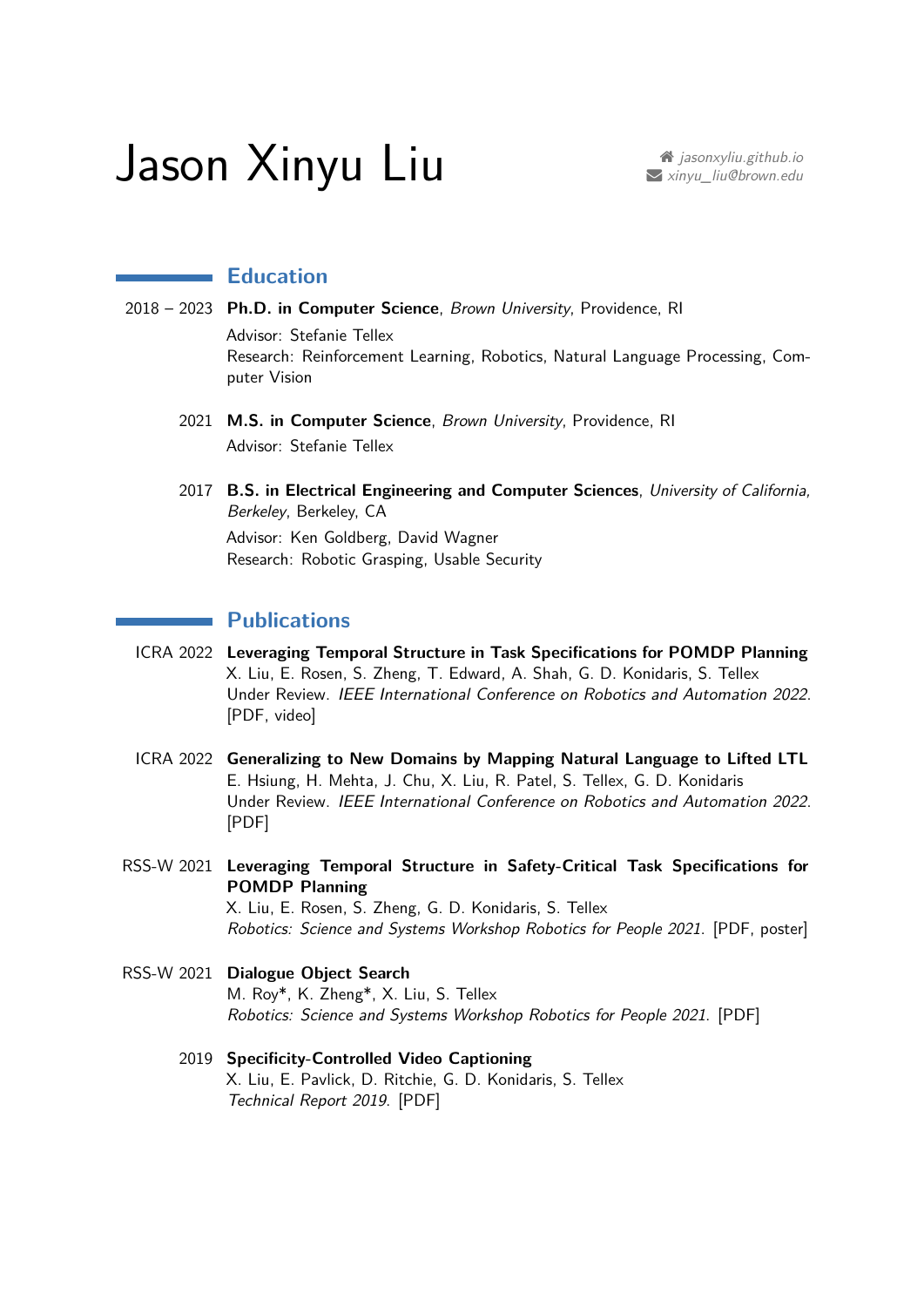- ICRA 2018 **Dex-Net 3.0: Computing Robust Vacuum Suction Grasp Targets in Point Clouds Using a New Analytic Model and Deep Learning** J. Mahler, M. Matl, X. Liu, A. Li, D. Gealy, K. Goldberg IEEE International Conference on Robotics and Automation 2018. [\[PDF\]](https://jasonxyliu.github.io/paper/dexnet-3_icra18.pdf)
- ICISS 2018 **Detecting Phone Theft Using Machine Learning** X. Liu, S. Egelman, D. Wagner International Conference on Information Science and System 2018. [\[PDF\]](https://jasonxyliu.github.io/paper/phone-theft_iciss18.pdf)
	- RSS 2017 **Dex-Net 2.0: Deep Learning to Plan Robust Grasps with Synthetic Point Clouds and Analytic Grasp Metrics** J. Mahler, J. Liang, S. Niyaz, M. Laskey, R. Doan, X. Liu, J. A. Ojea, K. Goldberg Robotics: Science and Systems 2017. [\[PDF\]](https://jasonxyliu.github.io/paper/dexnet-2_rss17.pdf)

# **Research Projects**

#### 2020-2021 **POMDP Planning with Temporally-Extended Task Specifications**

- { Developed a novel POMDP planner that leverages structure in temporally-extended task specifications
- $\circ$  Tested in simulation and showed up to 50% improvement in wall clock time
- { Deployed the end-to-end system on a mobile manipulator robot

#### 2019 **Specificity-Controlled Video Captioning**

- $\circ$  Developed a deep learning model to generate captions of input videos, conditioned on a specificity control variable
- $\circ$  Designed and implemented a metric to measure specificity of natural language captions
- $\circ$  Designed and implemented an automatic evaluation tool specifically for specificitycontrolled video captioning tasks

### 2019 **VR Kitchen**

- { Developed a kitchen scene with manipulatable objects in Unity
- $\circ$  Conducted a user study to collect video, audio and trajectory data of participates performing household tasks in VR
- { Analyzed the collected dataset for movement and speech patterns

#### 2017-2018 **Vision-based Robotic Grasping**

- { Programmed an Arduino microcontroller for suction control
- o Implemented baseline analytic metrics to measure grasp success

#### 2016-2017 **Machine Learning for Mobile Security**

- $\circ$  Applied machine learning algorithms to automatically detect smartphone theft
- $\circ$  Conducted a user study to collect smartphone sensor data for training